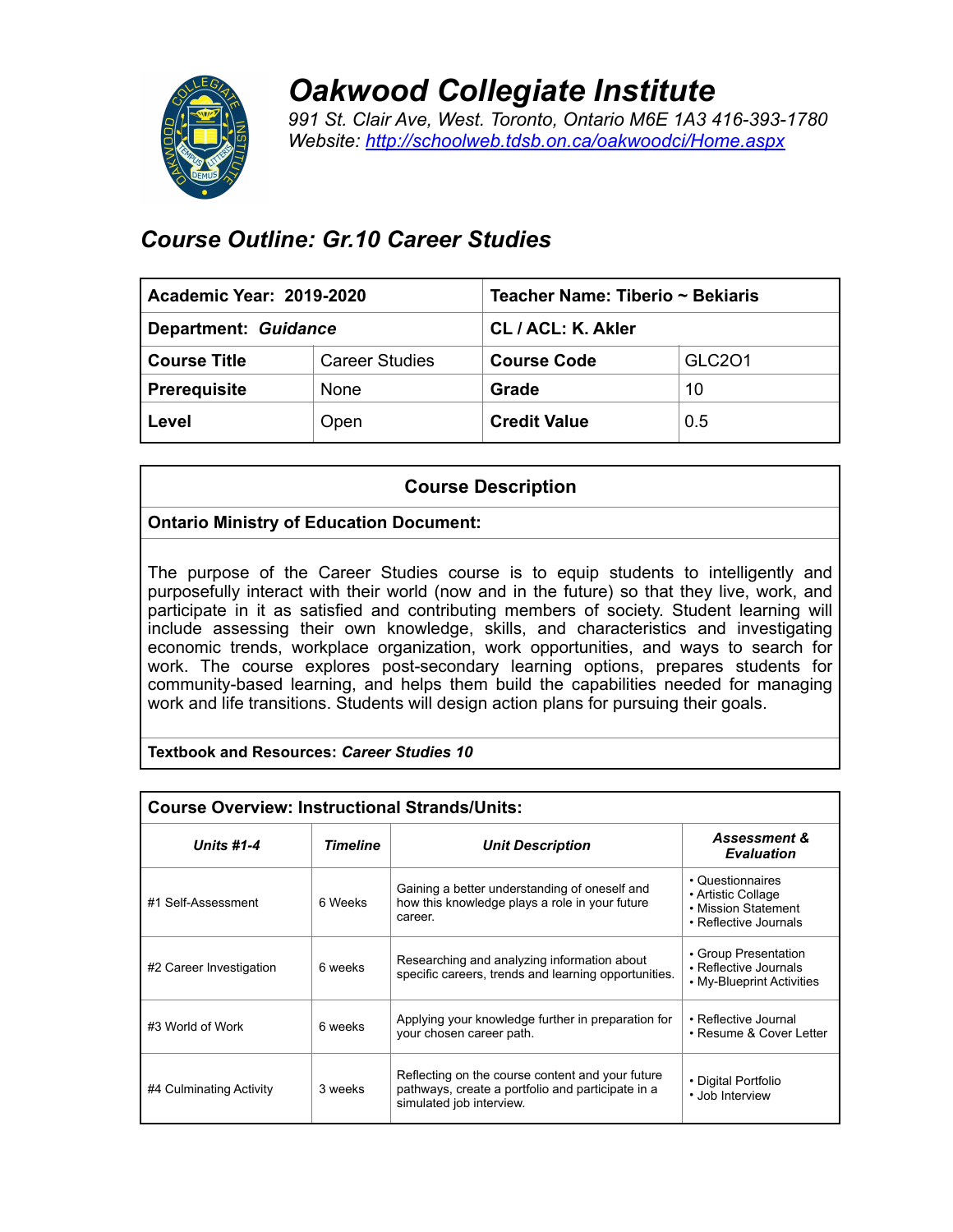| <b>Student Evaluation Criteria</b> |       |                             |                                       |  |  |  |
|------------------------------------|-------|-----------------------------|---------------------------------------|--|--|--|
| <b>Term Work</b>                   |       |                             |                                       |  |  |  |
| <b>Curricular Strands</b>          |       | <b>Culminating Activity</b> |                                       |  |  |  |
| Knowledge/Understanding            | 17.5% | Job Interview               | 10%                                   |  |  |  |
| Thinking                           | 17.5% | Digital Portfolio           | 20%                                   |  |  |  |
| Communication                      | 17.5% |                             |                                       |  |  |  |
| Application                        | 17.5% |                             |                                       |  |  |  |
| Term Work 70%                      |       |                             | <b>Culminating Activity Total 30%</b> |  |  |  |

# **Learning Supports for Students**

Supports for Students with Individual Education Plans (IEP's)

• Subject teachers provide accommodations and modifications as outlined on student IEP's. Supports may include: organizational support, additional time, graphic organizers, reduced work load, chunking of information, note-taking assistance, assistive technology (computer), preferential seating.

### Extra Help

- Teachers post the time that they are available for extra help in their classrooms. Students are encouraged to speak with their teachers to arrange other times as required.
- Students can also see their Guidance Counsellor for information on other academic supports available.

### **Assessment of Learning Skills**

**Independent Work** – Uses class time appropriately to complete tasks

**Collaboration** – Accepts various roles and an equitable share of work in a group

**Organization** - Arrives to class prepared and on time, meets deadlines with quality work and maintains a complete notebook

**Responsibility** – Fulfils responsibilities and commitments within the learning environment

**Initiative** – Looks for and acts on new ideas and opportunities for learning

**Self-Regulation** – Sets own individual goals and monitors progress towards achieving them

| <b>Report Card Schedule</b>                |                             |                                |                                      |                             |  |  |  |
|--------------------------------------------|-----------------------------|--------------------------------|--------------------------------------|-----------------------------|--|--|--|
|                                            | 1 <sup>st</sup> Report Card | 2 <sup>nd</sup> Report<br>Card | <b>Interim</b><br><b>Report Card</b> | Final<br><b>Report Card</b> |  |  |  |
| <b>Report Cards</b>                        | Nov. 20, 2019.              | Feb. 7, 2020.                  | April 16, 2020.                      | June 25, 2020.              |  |  |  |
| <b>Parent-Teacher</b><br><b>Interviews</b> | Nov. 28, 2019.              | Feb. 13, 2020.                 |                                      |                             |  |  |  |